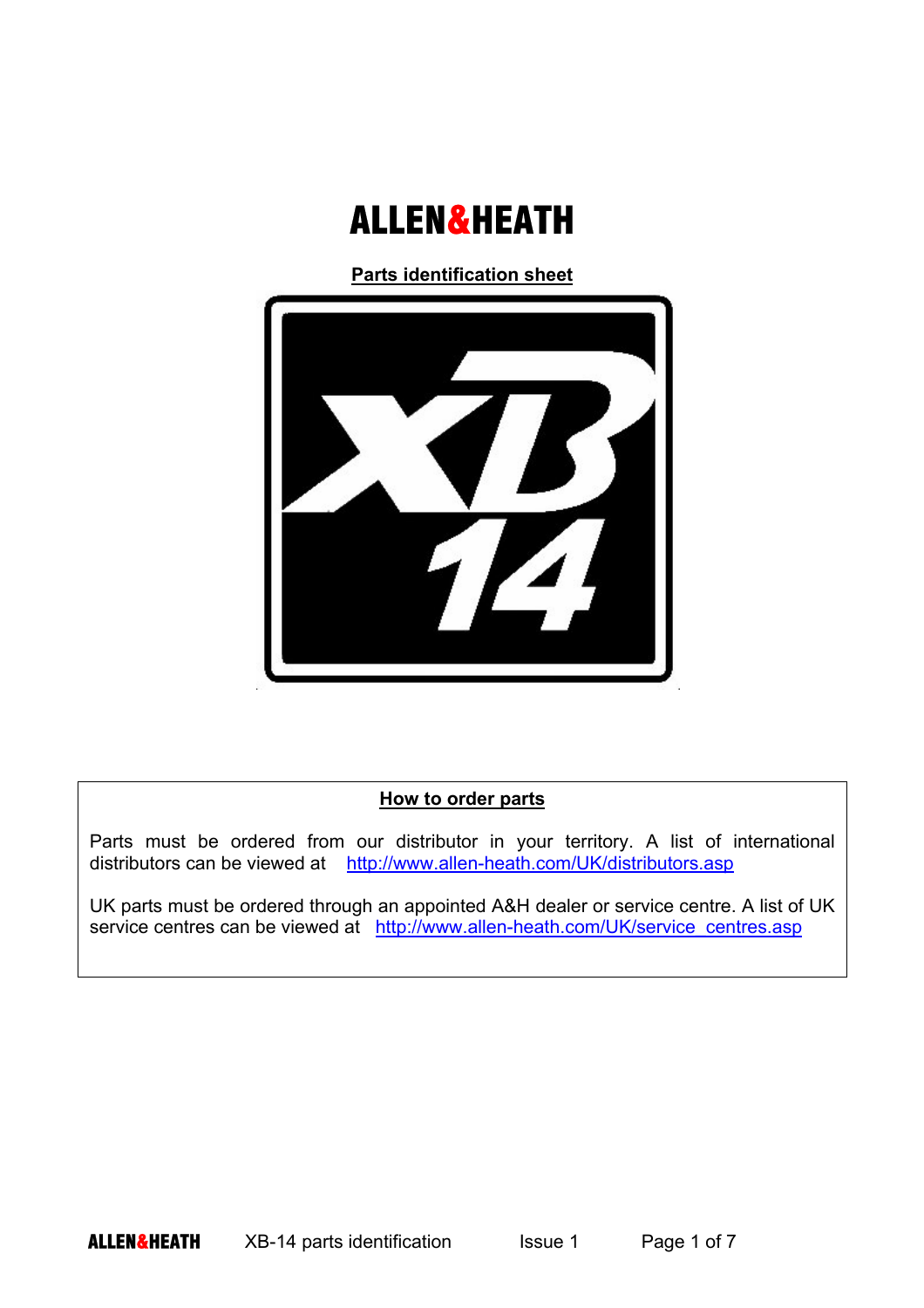## **PARTS IDENTIFICATION**

#### **How to order parts**

Parts must be ordered from our distributor in your territory. A list of international distributors can be viewed at http://www.allen-heath.com/UK/distributors.asp

UK parts must be ordered through an appointed A&H dealer or service centre. A list of UK service centres can be viewed at http://www.allen-heath.com/UK/service\_centres.asp

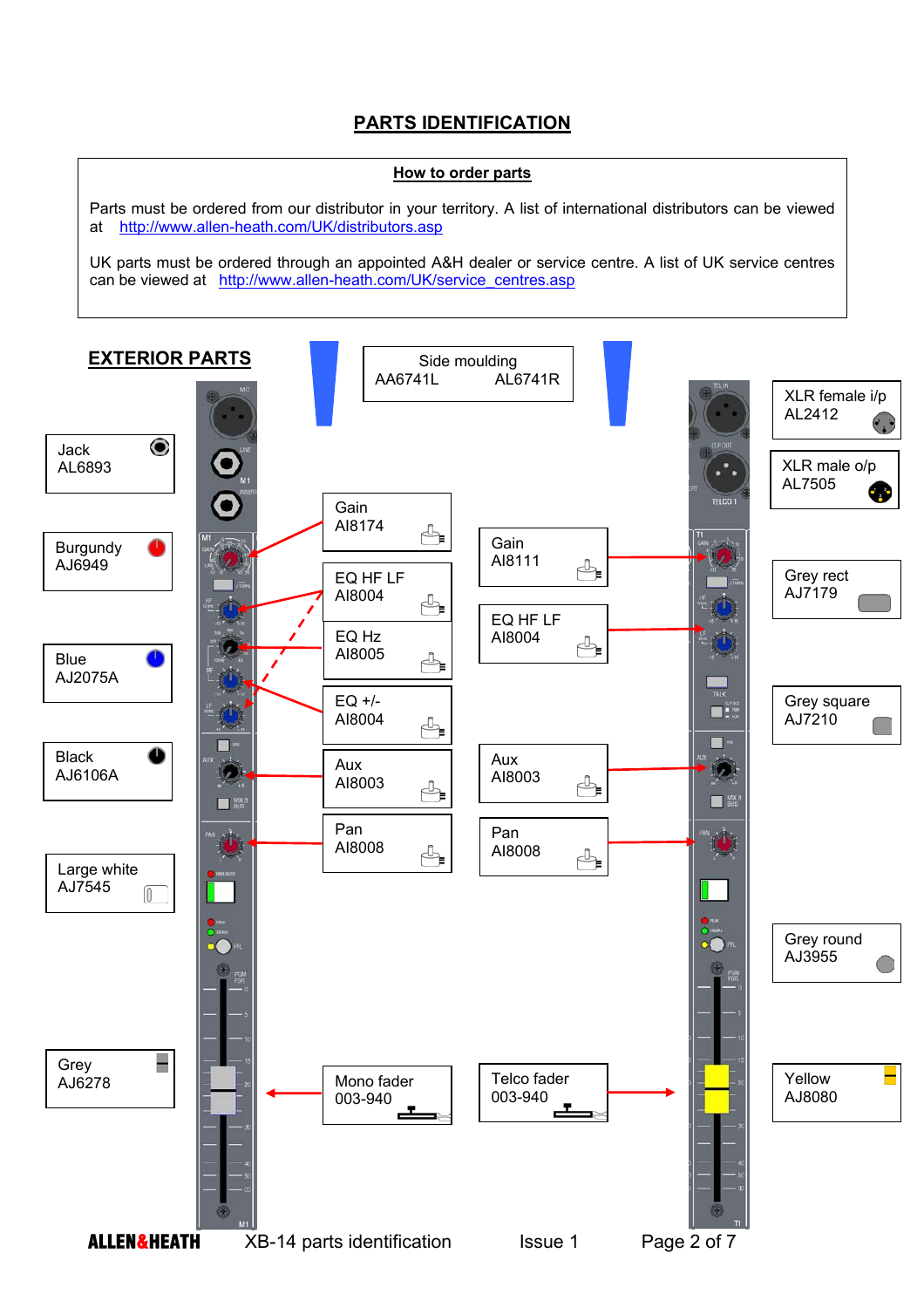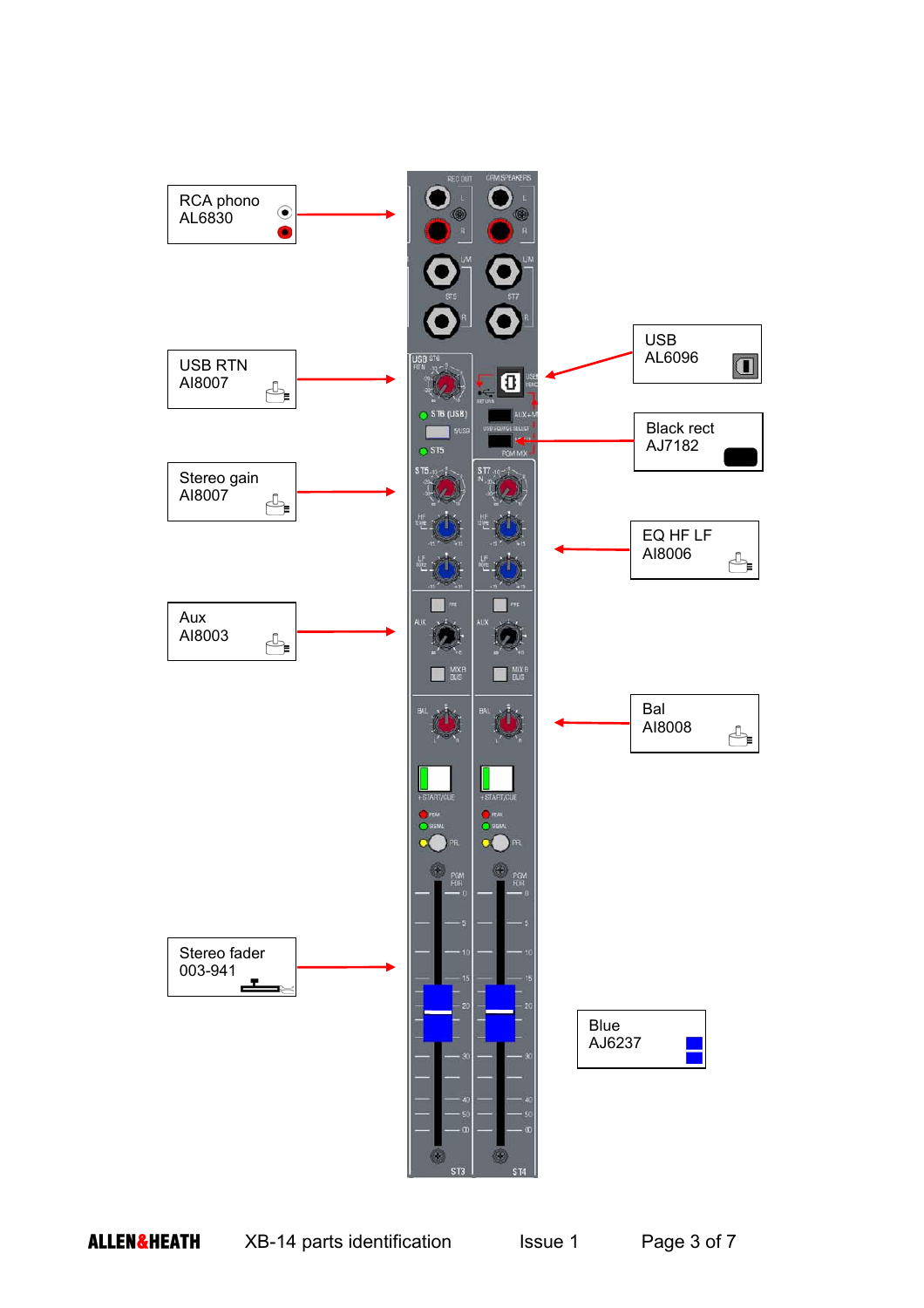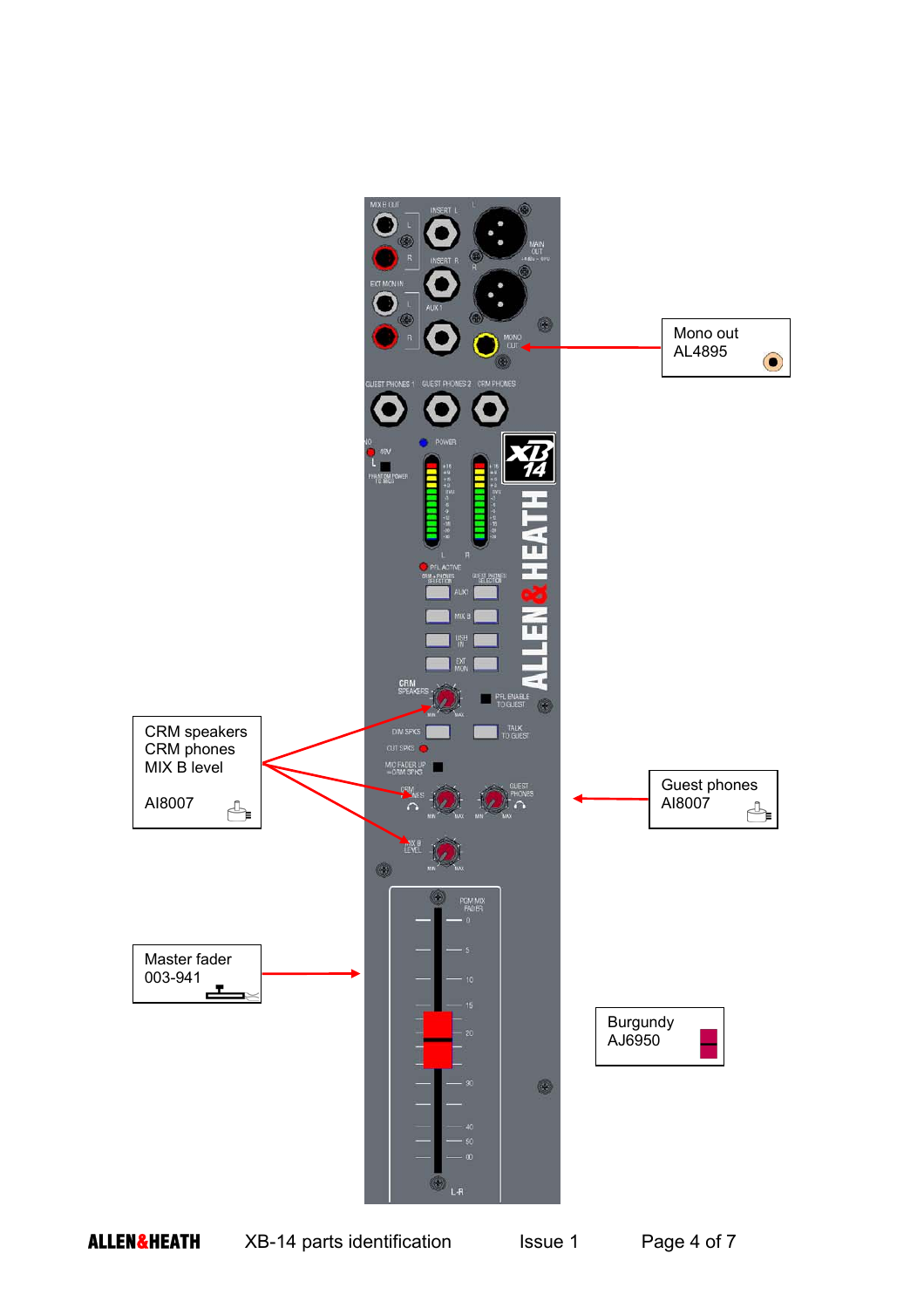## **INTERIOR PARTS**

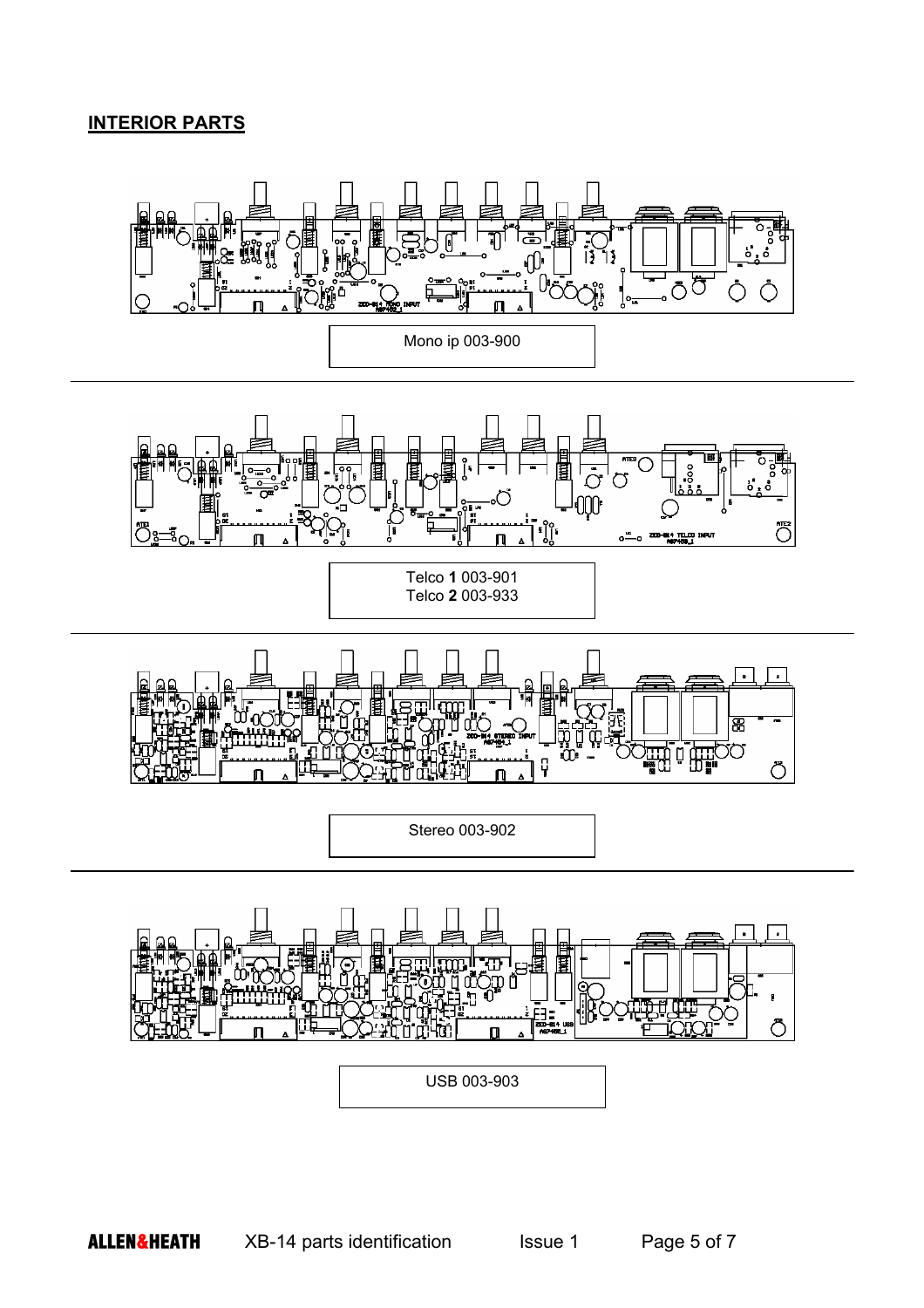

Logic 003-904



Mix 003-905



Master 003-906



Meter R 003-907